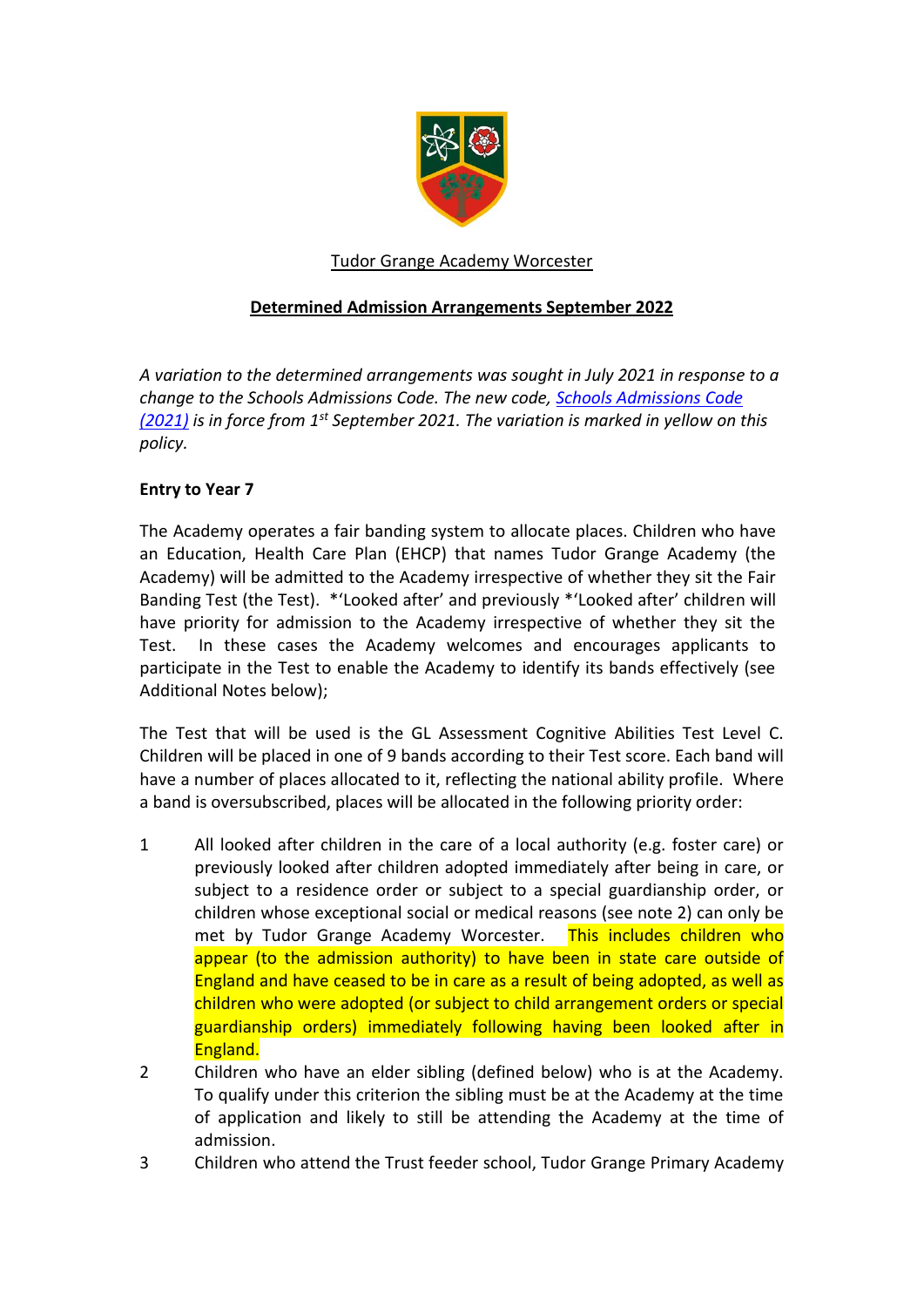Perdiswell.

- 4 Children in the Academy's catchment area with priority to those living closest to the Academy as measured under the Distance Criterion (defined below)
- 5 Priority to those children living closest to the Academy as measured under the Distance Criterion (defined below)

In the event that 1, 2 and/or 3 result in oversubscription, places will be offered in accordance with the Distance Criterion (see Additional Notes).

Distance Criterion is defined as the distance from the front door of the child's usual residence to the centre of the main school entrance gate of the Academy, measured in a straight line. The measurement will be taken using the Geocode Points for each property and the Geocode point for the School. The Governing Body/Academy Trust will utilise the Local Authority software package called ArcView GIS to determine distance. Ordnance Survey supplies the co-ordinates that are used to plot an address within this system. **(***In the event of equi-distance applicants, any place will be allocated by random selection (lottery). Someone totally independent of the Governing Body/Academy Trust will supervise this process)*

The Academy's **catchment area** is defined on a map which is available on the Academy's website [\(www.worcs.tgacademy.org.uk\)](http://www.worcs.tgacademy.org.uk/) or from the Academy reception on request. There is a catchment area search on the WCF website which can be found at [http://www.worcestershire.gov.uk/schoolsearch.](http://www.worcestershire.gov.uk/schoolsearch)

**Sibling** refers to brother or sister, half brother or half sister, step brother or step sister or the child of the parent/carer's partner where the child for whom the place is sought is living in the same family unit at the same address as that sibling.

In the case of twins/multiple births from the same household if only one twin qualifies for admission, the school will allocate places to both children conditional on both twins attending the school.

Applications from children who do not sit the Academy's Test, other than those who have an EHCP that names the school and \*'Looked after' and previously \*'Looked after' children after children, will not be considered for places until after applications from children who have sat the banding test. It is therefore unlikely that applications in the initial admissions round from children who do not sit the Test will be successful, although children being considered for vacancies that subsequently occur will not be required to sit the Test. It is the responsibility of the parent and not the school to ensure they are aware of the arrangements for the test. The Academy will provide information to all feeder schools within catchment to inform parents of the test. In addition the details are also provided in local paper adverts, at open events and in the admissions section of the school website at

[https://www.worcs.tgacademy.org.uk/about-tudor-grange/admissions/.](https://www.worcs.tgacademy.org.uk/about-tudor-grange/admissions/)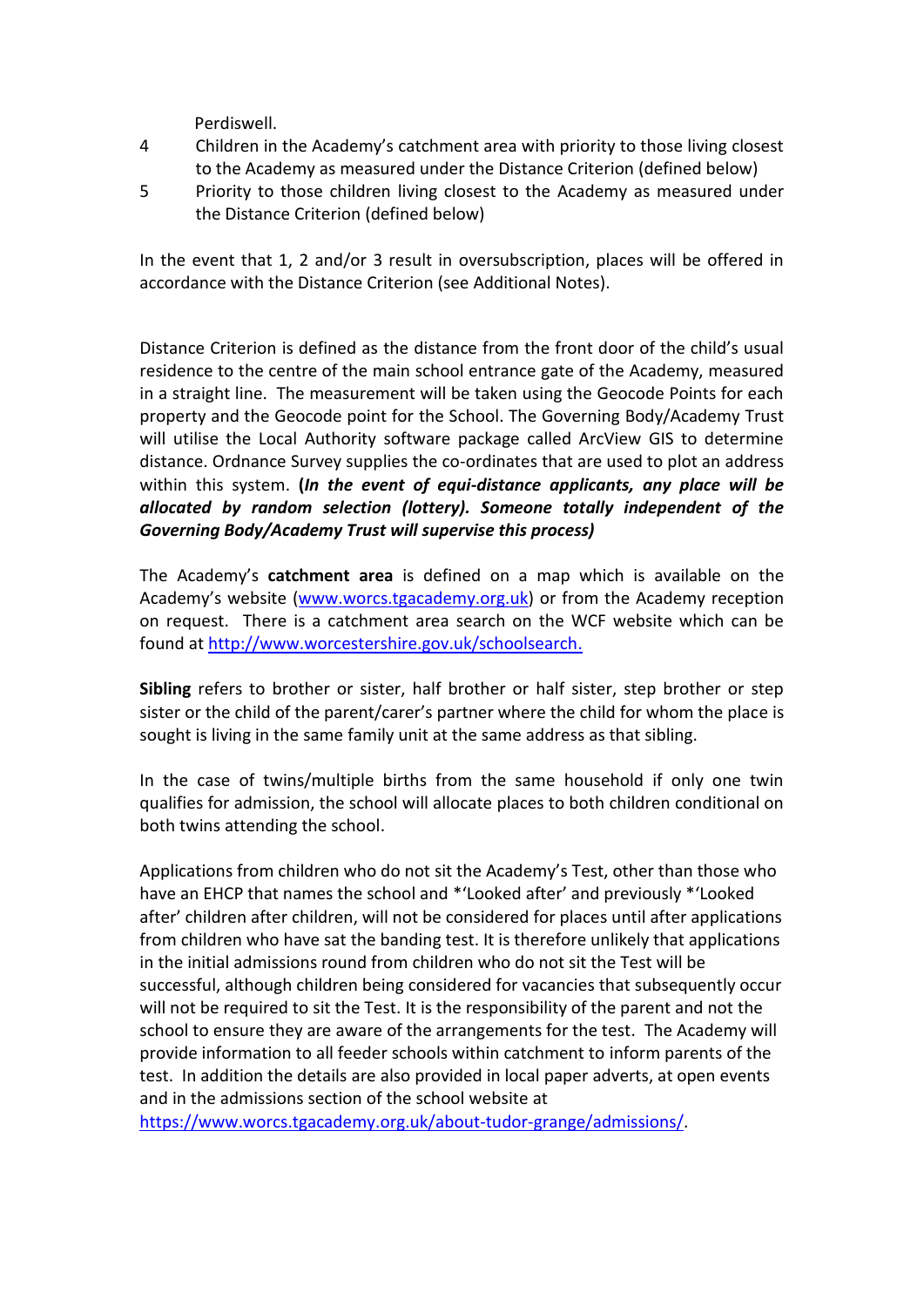### **Additional Notes:**

- a) The admission number for Year 7 for the Academy is **210.**
- b) Applications forms and guidance notes for the Tests are available from our website. All applicants must complete the common application form for the Local Authority where they live. The closing date for application forms is 31 October 2021 in line with Local Authority co-ordinated admission scheme deadlines. A fair banding form for the Academy also needs to be completed alongside the common application form so that we can then make arrangements for sitting the test. The form is available from the Academy's website. This form must be completed and returned to the Academy by 31 October 2021. Arrangements for the tests will be notified by letter and, where necessary, by telephone.
- c) The Tests will be held after 31 October 2021. Guidance notes will be available from our website, [www.worcs.tgacademy.org.uk](http://www.worcs.tgacademy.org.uk/) The Academy will consult with the feeder primary schools within its catchment area over the weekday Test sittings. Children living outside the catchment area will need to consult the website and contact the Academy directly, we will then make arrangements for anyone who wishes to sit the test to do so.
- d) Priority for admission in to Year 7 is given to those students sitting the Test and assigned a band. Applications from children who do not sit the Test will not be considered until after applications from children who have sat the banding test. In practice this means there is little chance of gaining a place if a pupil does not sit the Test. Special arrangements are made for \*'Looked after' and previously \*'Looked after' children and those with an EHCP (see below).
- e) The Test is a multiple choice style test based on non‐verbal reasoning. The test takes about an hour which includes 30 minutes of testing, plus explanations. The Test is not a pass or fail test. Scores are used to place students in bands and are not used beyond the banding process or for setting upon entry to the Academy.
- f) \*'Looked after' and previously \*'Looked after' children and those with an EHCP do not need to sit the Test to be allocated a place at Tudor Grange Academy (although if they wish to sit it, they may and it is encouraged without obligation). However, it is important that the Academy knows the position of that child within the bands and we work closely with parents to enable the child to sit the Test for this purpose. If the Academy has students who are allocated a place and who do not wish to take the test then it will endeavour to place the child in a band according to the information available from the primary school. If this is not possible, it will reduce the total number of places available by the number of children who cannot be placed within a band.
- g) If a child is not able to attend on the dates of the tests, the parents should contact the Academy a further opportunity for the test to be taken will be arranged.
- h) If after applying the oversubscription criteria two or more children in the same band have the same home to Academy distance, the final places will be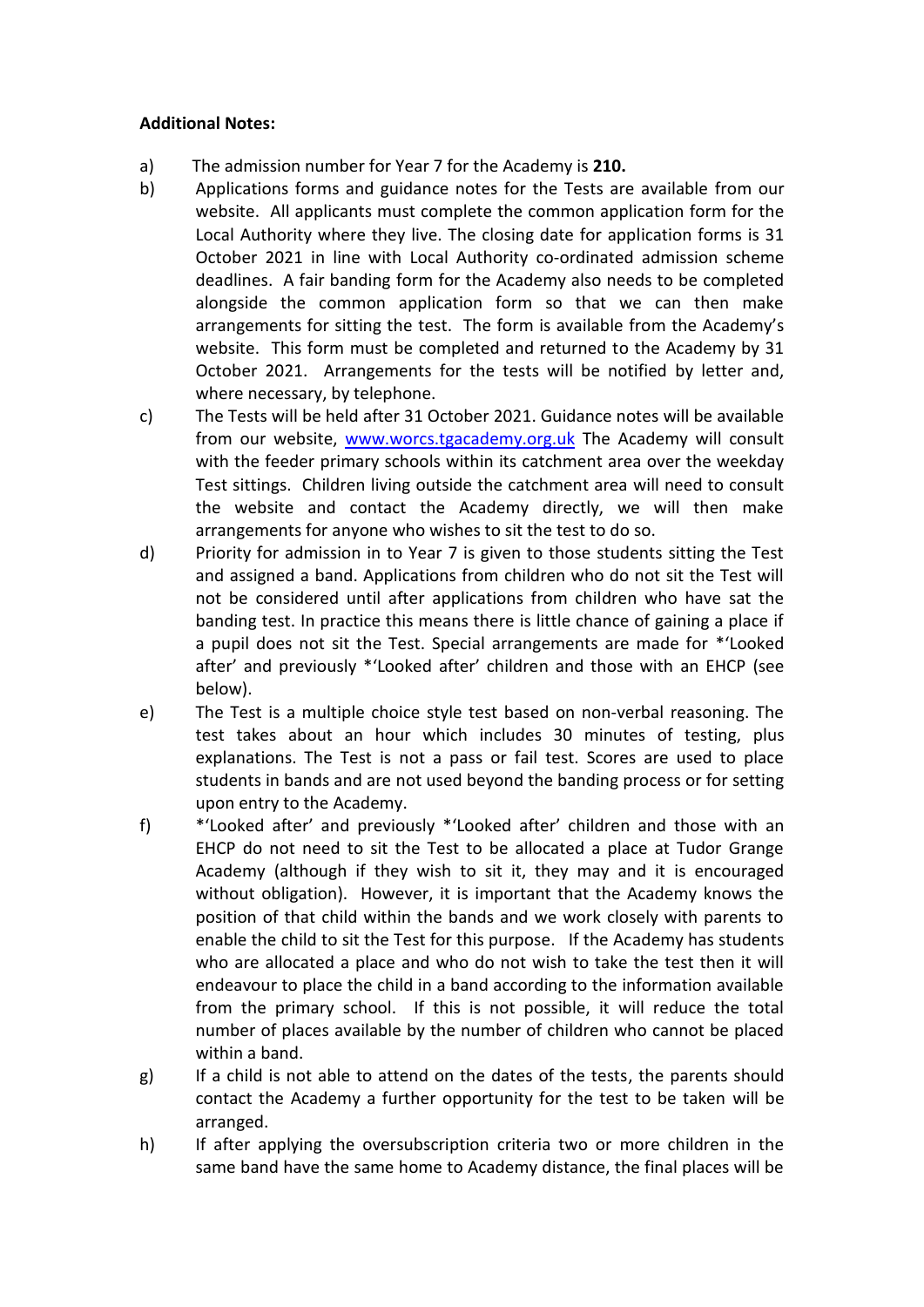allocated by a process of random allocation such process which will be supervised by someone entirely independent of the Academy.

- i) Where places remain available in a band after all criteria have been applied, they will be filled evenly by children falling into the band above and below starting with the higher band first. Gaps in Band 1 will be filled from Band 2; those in Band 9 will be filled from Band 8.
- j) Late applications will be accepted only in the following circumstances: a) where a family have just moved address or b) where individual circumstances apply and the delay was reasonable given the circumstances of the case, in such cases documentary evidence will be required. The date until which late applications, in circumstances a) or b) will be treated as 'on time' are specified in the Information for Parents Book provided by the County and available on the Country Council website. In all other circumstances, late applications will receive a lower priority, and will only be considered after the applications received (or deemed to be) on time.
- k) A waiting list will be held until the end of December in the Autumn Term. Banding will cease to operate for the waiting list at this point and no new applicants will be asked to sit the Test. The waiting list will be prioritised by:
	- 1) \*'Looked after' and previously \*'Looked after' children
	- 2) Children who have an elder sibling who is at the Academy. To qualify under this criterion the sibling must be at the Academy at the time of application and likely to still be attending the Academy at the time of admission
	- 3) Children attending Tudor Grange Primary Academy Perdiswell, the feeder school.
	- 4) Children in the Academy's catchment area with priority to those living closest to the Academy as measured under the Distance Criterion
	- 5) Other applicants, with priority to those living closest to the Academy as measured under the Distance Criterion
- l) Parents wishing to appeal for a place at the Academy after the allocation process should write to Chair of Governors, Tudor Grange Academy Worcester, Bilford Road, Worcester WR3 8HN. Appeals should be received by 30 March 2022 to ensure that the appeal can be heard in June, details can be found on the Academy website; appeals should be put in writing to the Clerk to the Governors (address can be found on the website www.worcs.tgacademy.org.uk .

## **Fai**r **Access Protocols**:

The Academy has signed up to the In‐Year Fair Access Protocols held by the Local Authority. Should a vulnerable child within these Protocols require a place at the Academy, they will take precedent over any child on the waiting list.

### **In‐Yea**r **Admissions**:

Following full public consultation the Cabinet of the County Council approved, for Worcestershire Residents, a Scheme for In-Year Admissions to be co-ordinated on behalf of all schools by School Admissions, on behalf of the Local Authority.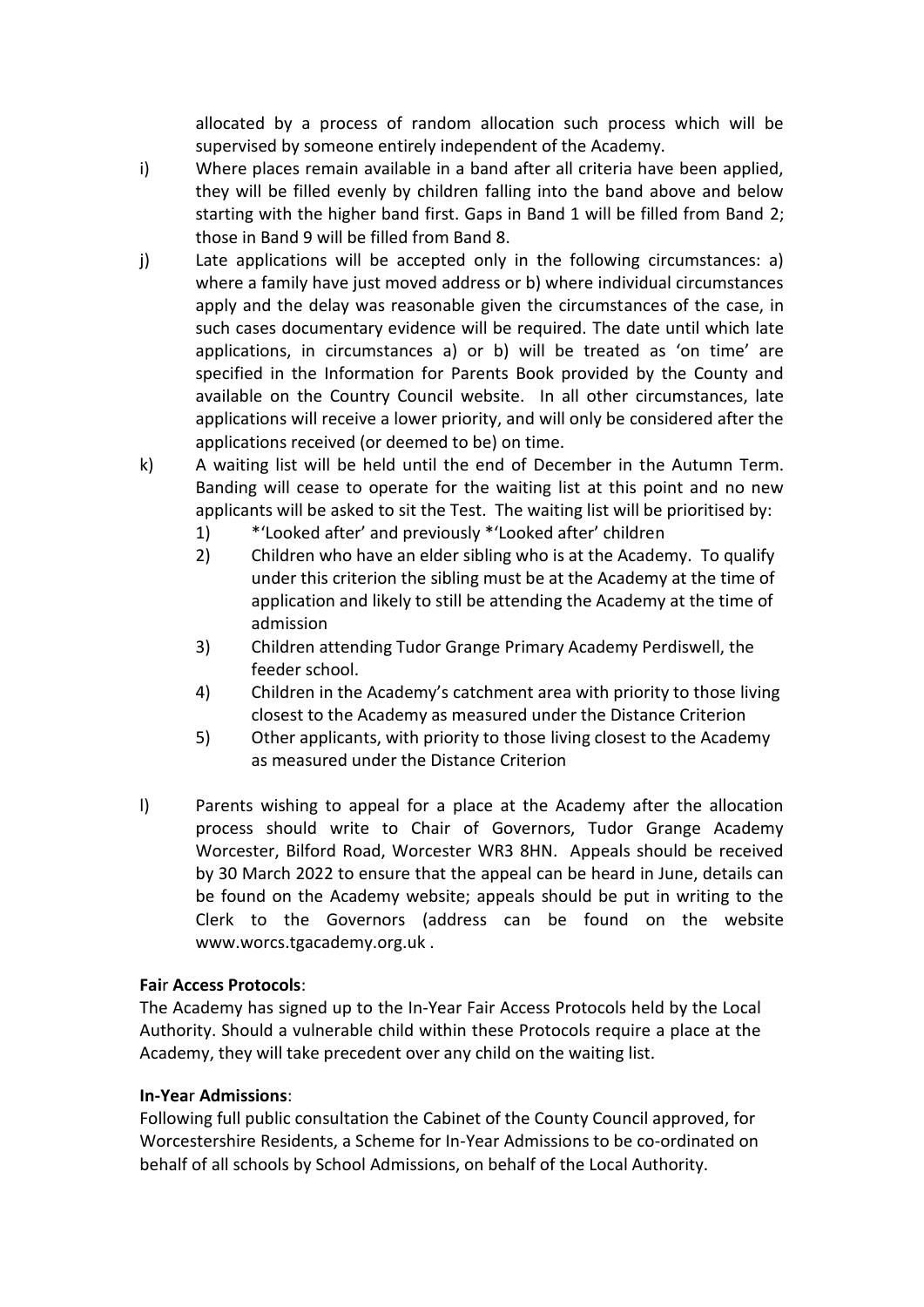Details are available via this link:

[http://www.worcestershire.gov.uk/downloads/file/10910/co](http://www.worcestershire.gov.uk/downloads/file/10910/co-ordinated_scheme_in-year_applications_2020)ordinated scheme in-year applications 2020

### **Admission of Children outside of the normal age group**

Parents can request that their child be admitted outside of the normal age group, effectively in the year group below or above their chronological are group. The admissions authority of the school must make the decision based on the circumstances of each case. In the case of a Community of Voluntary Controlled School the Local Authority will request the head teacher of the school to reach the final decision. This will involve the head completing an educational assessment to determine whether or not it is appropriate for the individual child to delay or accelerate their entry into school and be taught outside of the chronological age group.

### **Entry to Sixth Form**

The application process for the sixth form begins in October of the Academy year prior to sixth form entrance. From this point on the sixth form prospectus and application form for the following year of entrance will be available on the Academy website.

The Academy holds sixth form open events in the autumn and spring terms each year and this is an opportunity to talk to the Academy leadership team, sixth form leadership team and subject teachers.

Application deadlines will be published on the Academy web site. Following submission of an application form, applicants will be invited to an advisory discussion with the Director of Sixth Form. In April applicants will receive notification as to whether their application has been successful and subject choices will be confirmed.

Places in the sixth form will be confirmed following the GCSE results day in August each year.

#### **Capacity**

The number of places available at the Academy Sixth Form is 200. The number of external applicants who will be offered a place will be no less than 3.

#### **Oversubscription Criteria**

In the event of the sixth form being oversubscribed for external applicants, we will give priority to applicants as follows: